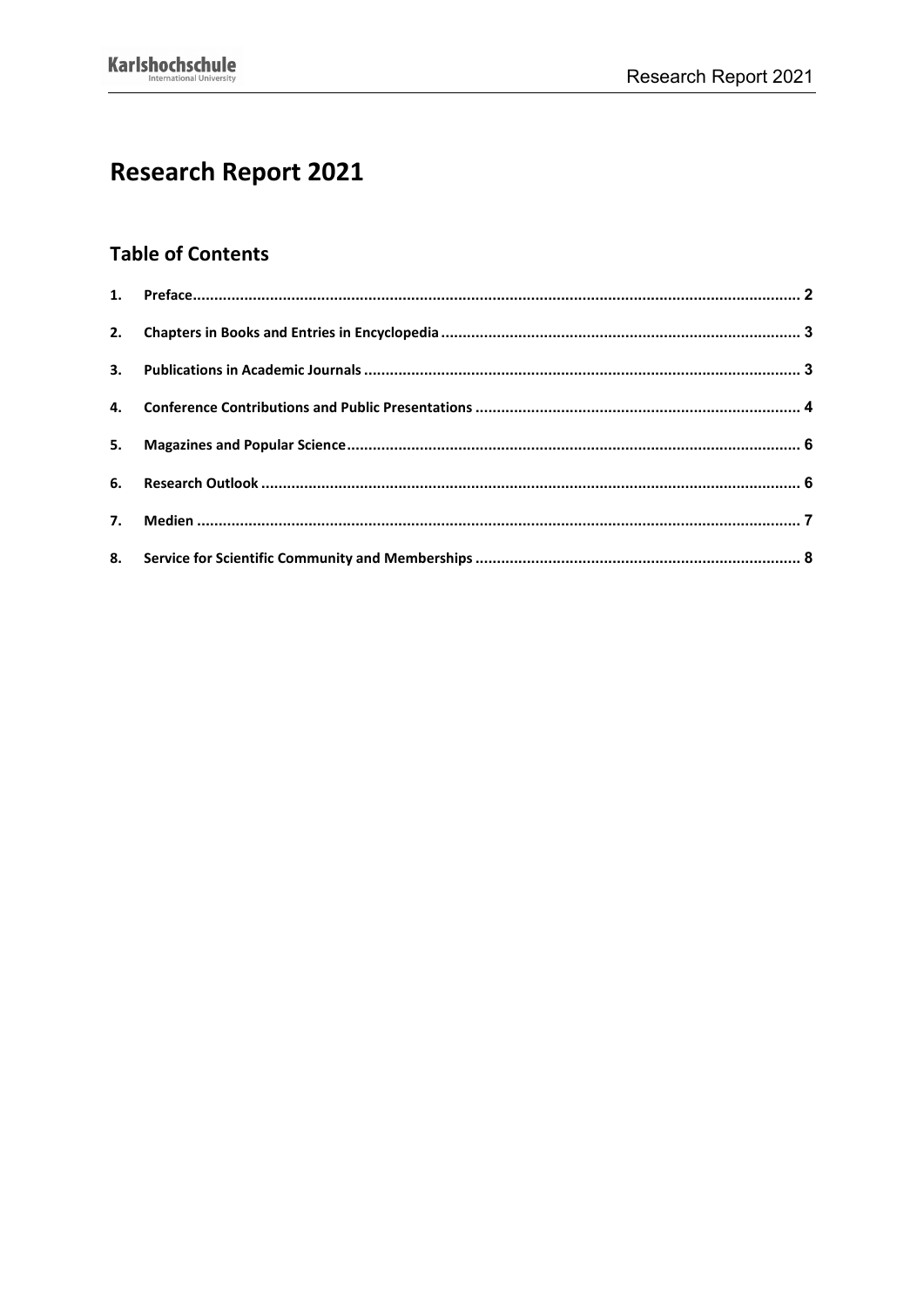# <span id="page-1-0"></span>**1. Preface**

In the following you find our annual report that is listing all the research activities of scholars at Karlshochschule International University in 2021.

Continuously facing various challenges, in particular the COVID pandemic, have constrained, the research practice at many universities, including Karlshochschule in this year in many ways.

On the other side, we could also welcome three new professors, who are enriching the Karls with their very relevant research orientations and interests. Namely, these are:

- Dr. Bernadette Loacker, Professor of Critical Management Studies
- Dr. Nadja Meisterhans, Professor of Political Philosophy, Global Governance, Civil Society, and Social Movements
- Dr. Robert Lepenies, Professor for Pluralist and Heterodox Economics

The three professors and their nominations are part of the transition of the academic and research profile towards a more civil societal, philosophical and socio-political orientation as well as even stronger integration of inter- and transdisciplinarity.

Correspondingly, the focus will be on a sustainability-oriented TransFormation of international relation, society, politics, economy as well as organizations, and management/leadership in relation to nature, humans, and communities.

With the transfer of the research project "COVID-19 and the Dialectics of a Pandemic" financed by the FWF (Austrian research fund) to the Deutsche Forschungsgemeinschaft (DFG), Dr. Nadja Meisterhans will research a highly timely and relevant research.

Overall, this research report manifests that Karlshochschule is a vibrant place for critical thinking and the contributions express forms of sharing this knowledge.

Wendelin Küpers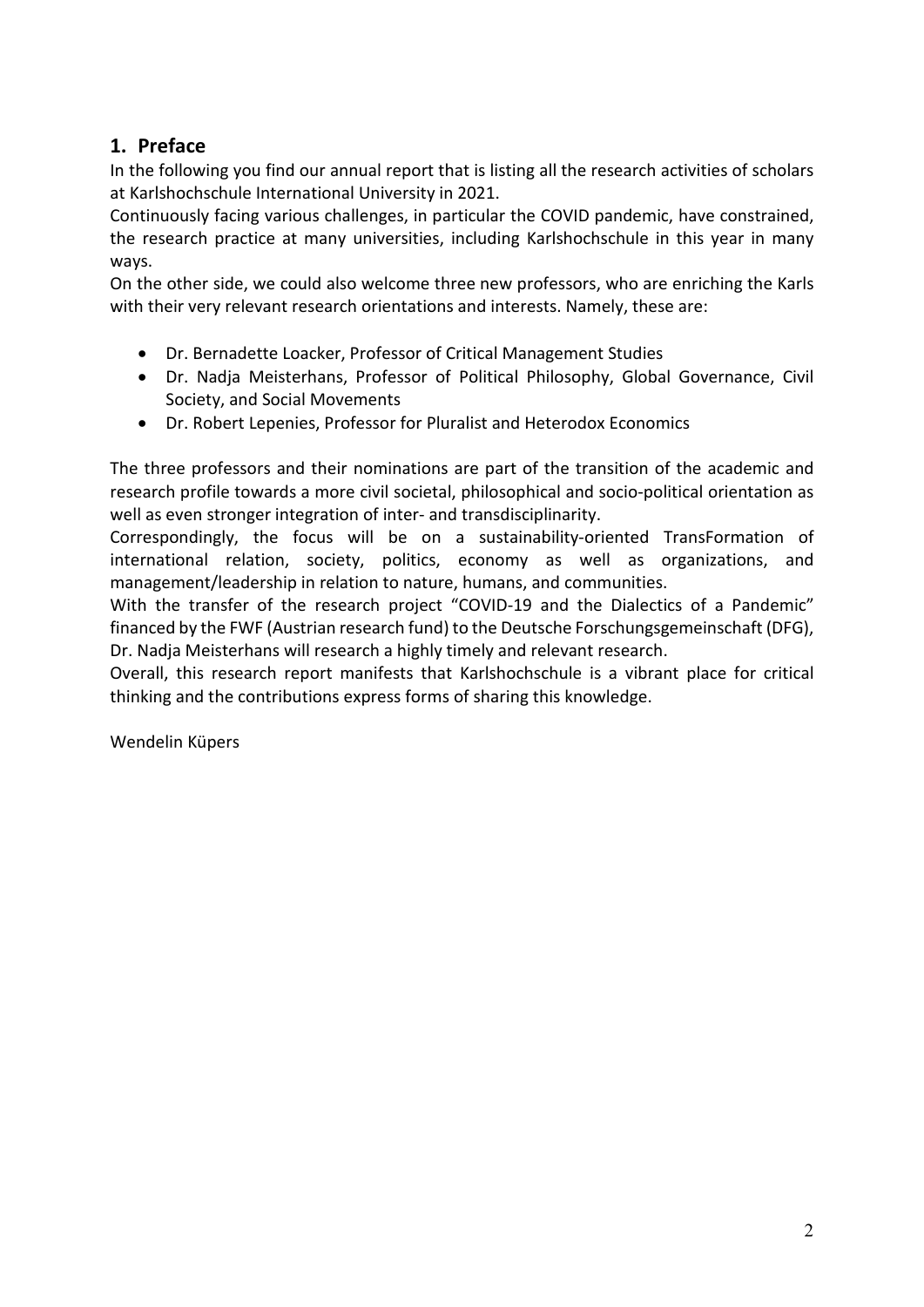# <span id="page-2-0"></span>**2. Chapters in Books and Entries in Encyclopedia**

- Jansen, Stephan A. / Clemens Mast / Wolfgang Spiess-Knafl (2021) Social Finance Investments with a Focus on Digital Social Business Models, in: Thomas Walker, Jane McGaughey, Sherif Goubran, Nadra Wagdy (Eds) »Innovations in Social Finance: Transitioning Beyond Economic Value«, Palgrave Studies in Sustainable Business: In Association with Future Earth, pp 235-250.
- Jansen, Stephan A. (2021) »Urbane Post-Corona-Mobilität« Resiliente Unternehmensund Stadtentwicklung zwischen Neuer Arbeit, Neuer Mobilität und die Gesundheitsfolgen – ein Trendcheck mit Thesen, in: Schulz, Wolfgang et al. (Hrsg.): Mobilität nach Covid-19, Wiesbaden: Springer Gabler.
- Jansen, Stephan A. (2021) Humanismus 5.0. Das postdigitale Zeitalter des Menschen. Eine Bricolage, in: Philip Kovce, Birger P. Priddat (Hg.) Selbstverwandlung - Das Ende des Menschen und seine Zukunft Anthropologische Perspektiven von Digitalisierung und Individualisierung, Marburg: Metropolis, 185-198.
- Küpers, W. (2021) (with Stephan Sonnenburg) "Being t/here Apart (but) together: Cocreative working in real-virtual inter-places" For "The Metamorphosis of Organisational Space in Cultural and Creative Sectors" edited by Federica De Molli & Marilena Vecco, Routledge Series on "State of the Art in Business Research, (pp 53-66), London: Routledge.
- Küpers, W. (2021[\) \(Re-\)embodied Digital Education Practices: Empirical Vignettes About](https://link.springer.com/chapter/10.1007/978-981-16-4827-4_13)  [Teaching and Learning in 'Tele-co-presences',](https://link.springer.com/chapter/10.1007/978-981-16-4827-4_13) Stephen Loftus & Anne Kinsella (eds.), Embodiment and Professional Education: body, practice, pedagogy, Pages 183-196 New York: Springer.
- Wagner, D.N. (2021) Augmented Human-Centered Management Personalentwicklung für hochautomatisierte Geschäftsfelder. In: Altenburger, R., Schmidpeter, R. (Hrsg.): CSR und Künstliche Intelligenz. Wiesbaden: Springer Gabler.

## <span id="page-2-1"></span>**3. Publications in Academic Journals**

- Küpers, W. (2021) Trans-Formational Qualities of the Dys-&-Functional ---The interplay of the questioning Senses of Real, the quest for a Sense of the Possible and enacting a Sense of the Doable – Non-linear perspectives on spiralling moves, Revue Internationale de Psychosociologie et de Gestion des Comportements Organisationnels (RIPCO), Special Issue Arts et organisations : des individus aux structures, la dimension esthétique inséparable du politique Philippe, Mairesse; Géraldine, Schmidt; Yoann, Bazin Volume XXVI, Numéro 71, pp. 13 à 36.
- Küpers, W. (2021) (with Jeremy Aroles) Towards an Integral Pedagogy: Challenges to moving learning and teaching activities online and pathways for repurposing, 'Management Learning' 10, , pp. 1–19, <https://journals.sagepub.com/doi/10.1177/13505076211053871>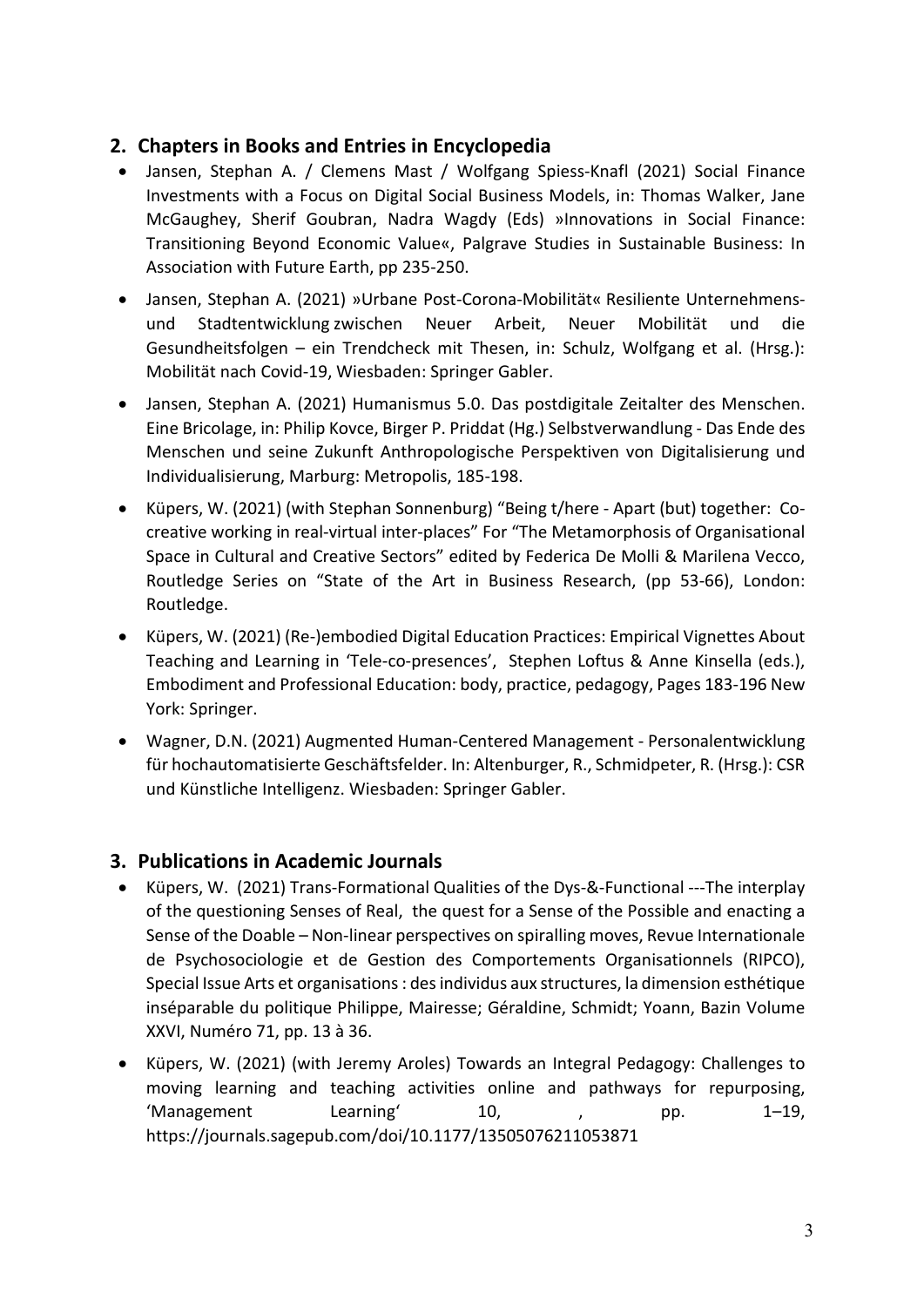- Loacker, B. (2021) ephemera collective (including Loacker, B.) (eds.) (2021). Pasts, presents and futures of critical publishing. In ephemera: theory & politics in organization, 21(4): 1-21.
- Loacker, B. (2021) Challenging thought at ephemera: Attempting to think and organise differently. In ephemera: theory & politics in organization, 21(4): 143-162.
- Loacker, B. (2021). Entrepreneurship and the struggle over order and coherence: A thematic reading of Robert Musil's The Man without Qualities. In Culture and Organization, 27(5): 403-422.
- Meisterhans, N. (2021) The Global Dialectics of a Pandemic: Between Necropolitics and Utopian Imagination? In: Jakupec, Viktor/Kelly, Max/Percy de, Michael (eds.): Foreign Aid and Development in the time of COVID-19: Globalism, nationalism, and the delusion of a rules-based world order. London: Routledge (accepted for publication).
- Meisterhans, N. (2021) Das große Versagen in der Pandemie. Macht- und herrschaftskritische Anmerkungen zu den intersektionalen Dimensionen einer politisch gemachten Katastrophe. In: Momentum Quarterly - Journal for Societal Progress. Special Issue "Gender, Diversity and Social Cohesion in Europe" (accepted for publication).
- Meisterhans, N. (2021) Authoritarian Populism and the Dialectics of Desire. Perspectives of Ideology-Critique, in: Berlin Journal of Critical Theory, Volume 5, Number 1 (January, 2021), S. 99 - 131
- Wagner, D. N. (2021) On the emergence and design of AI nudging: the gentle big brother?. ROBONOMICS: The Journal of the Automated Economy, 2, 18.
- Wagner, D. N. (2021) Artificial Intelligence and the dark side of management. ROBONOMICS: The Journal of the Automated Economy, 1, 10.

# <span id="page-3-0"></span>**4. Conference Contributions and Public Presentations**

- Jansen, Stephan A. (2021) »Raum-Fahrten zur Klimaneutralität« Forschung und Praxis für Navigationshilfen und Thesen aus dem Bereich Stadt- und Mobilitätsforschung sowie Projekten von Arbeitgebern, Flughäfen, Immobilienentwicklern und Wohnungsbau, Impuls im Nachhaltigkeitsbeirat des Deutschen Bundestags, 21-03-23.
- Jansen, Stephan A. (2021) Gesellschaftliche Wenden und Geschäftliche Modelle also zum Krisen- und Innovationsmanagement jenseits von CSR und Purpose. MasterClass Jansen brand eins Safari, Hamburg 21-04-16.
- Jansen, Stephan A. (2021) Immobilienentwicklung und Mobilitätsentwicklung. Impulse aus Forschung und Praxisprojekten RadForum ADFC, Berlin, 21-05-03.
- Jansen, Stephan A. (2021) Befreiung der Bildung Neugier in Zeiten der Post-Digitalisierung. Buchvorstellung und Diskussion, Universität Witten/Herdecke, 21-05- 27.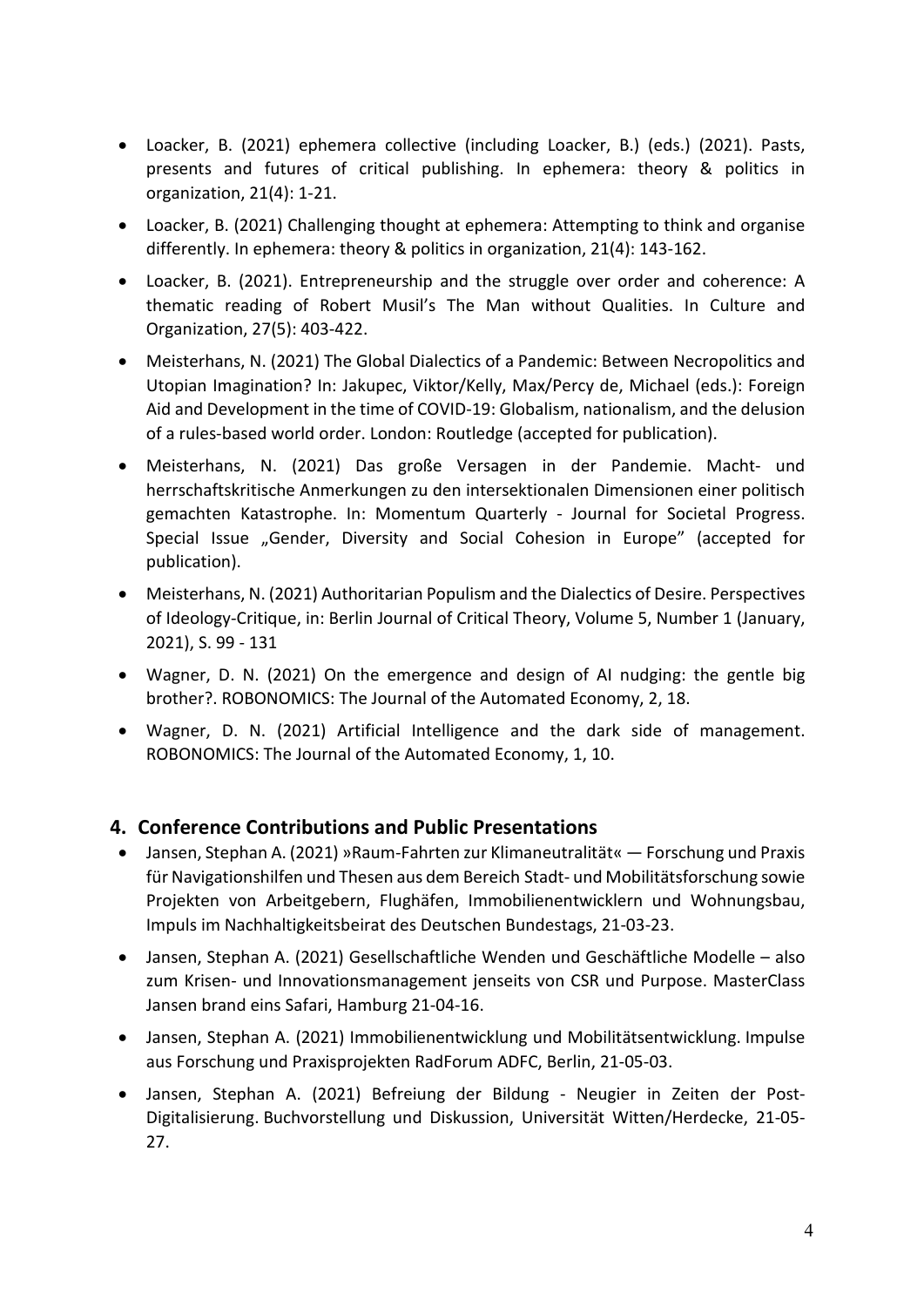- Jansen, Stephan A. (2021) Makro, Mikro, Nano-Perspektiven der reflexiven Transformation im Bereich Mobilität. Volkswagen Group – Trainingsprogramm »Trans\*Flexion« | Remote 21-07/08 (5 days)
- Jansen, Stephan A. (2021) KI on Healthy Cities & Mobility, European Commission, 21-06- 22.
- Jansen, Stephan A. (2021) Gesunde Städte & Unternehmen und Mobilitätsbudget. Webinar. Bundesverband Fuhrparkmanagement, 21-06-30.
- Jansen, Stephan A. (2021) Die Pädagogik der Selbstaktivierung. Zum 30 Geburtstag und Nominierung zum Deutschen Schulpreis. Berlin Klax. 21-08-26.
- Jansen, Stephan A. (2021) Das gesunde Quartier der Zukunft durch sozialinnovatorische Digitalisierung. Berlin Partner Health Capital Webinar. 21-08-30.
- Jansen, Stephan A. (2021) Sinn-Stadt oder Sin-City: Wie lebenswerte Städte durch intersektorale Innovationen entstehen. Globart Academy, Leben.Macht.Sinn, Stift Melk Österreich. Stipendiatenprogramm. 21-09.
- Jansen, Stephan A. (2021) Trendcheck Neue Mobilität, Stadtwerkekongress, Verband Kommunaler Unternehmen (VKU) | Dortmunder Westfalenhalle, 21-09-08.
- Jansen, Stephan A. (2021) Die Routenführung wird geändert. Über Stadt-Mobilität. Kreatives Unternehmertum, Kongress, Neuhof an der Zenn, 21-09-09.
- Jansen, Stephan A. (2021) Finance for Future, Eröffnung der Universal Investment Investorenkonferenz, Stuttgart, München, Frankfurt, Oktober.
- Jansen, Stephan A. (2021) Über Sicherheiten und Unsicherheiten in pandemischen und digitalen Entwicklungen. Opening Key Note »Insurance Forum Austria«, Stegersbach, 21-10-04.
- Jansen, Stephan A. (2021) Leadership in Digital Innovation, Seminar 21-10-13/14 | Universität der Künste Berlin.
- Jansen, Stephan A. (2021) Erfassung der nächsten Verfassung. Eine Vorstellung. Zwei Fassungen. Gemeinsam mit Friedrich von Borries und Globart-Stipendiat\*innen sowie den Schauspielern Philip Hochmaier, Miriam Fussenegger, Österreichisches Parlament Wien, [Fernsehmitschnitt,](https://www.youtube.com/watch?v=l_remw6udjw) 21-10-18.
- Küpers, W. (2021) "Re-Embodied transformative education and digital learning", presentation at "Day of Teaching" Karlshochschule, Karlsruhe, Germany, 30.1. 2021.
- Loacker, B. and Weiskopf, R. (2021) Be(com)ing other: The negotiation of difference in a psychosocial care centre. 38th Annual Conference on Organizational Symbolism (SCOS), Copenhagen/Denmark, July 2021.
- Teitler, A. (2021) The relevance of emergence in the structure/agency debate Philosophy symposium, Buckingham, 02.02.2021
- Teitler, A. (2021) What are the implications of the Taliban takeover in Afghanistan? The Research Forum, London, 06.09.2021.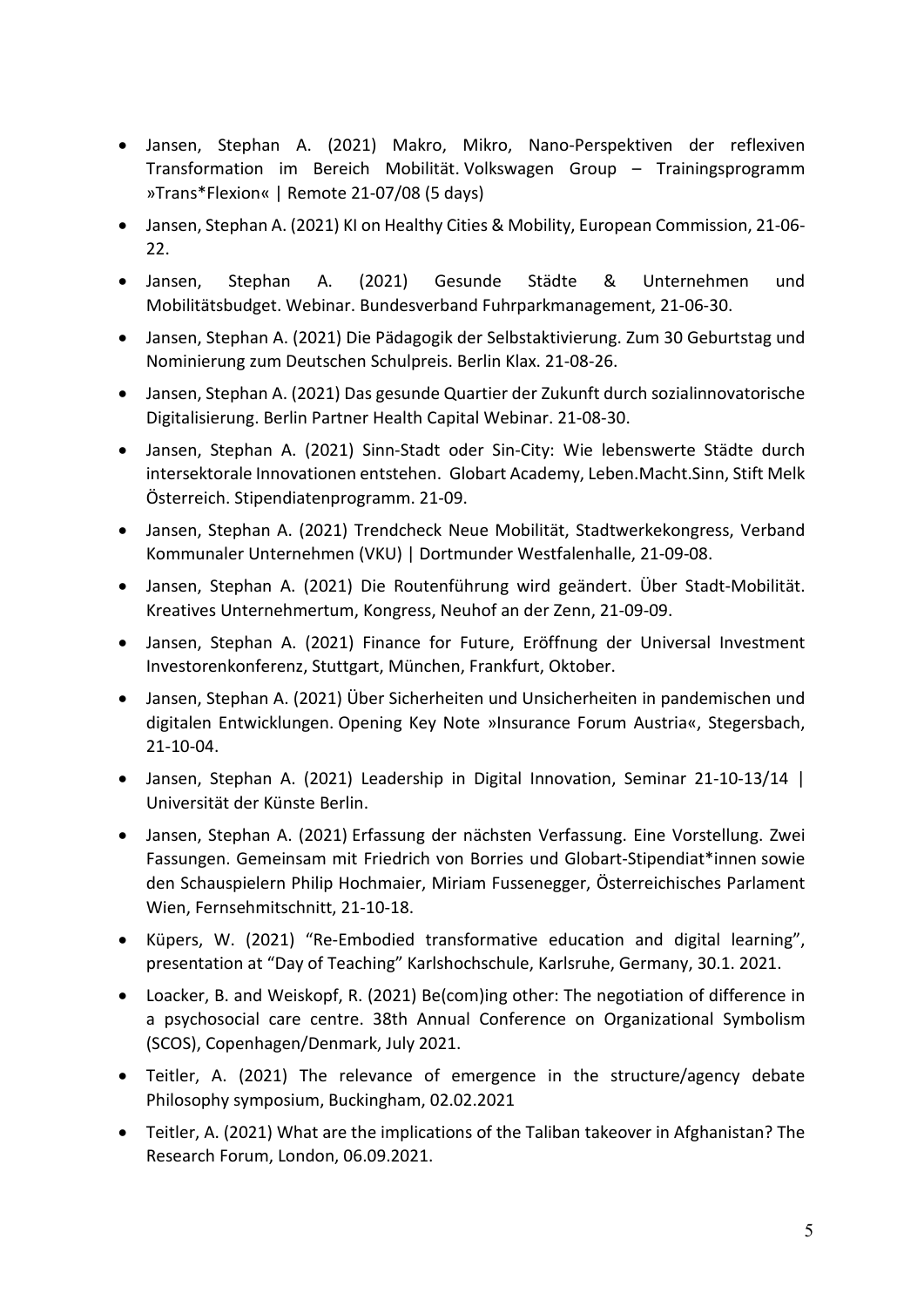## <span id="page-5-0"></span>**5. Magazines and Popular Science**

- Jansen, Stephan A. (2021) »Lasst ab vom Ablasshandel«, brand eins, 11/2021.
- Jansen, Stephan A. (2021) »Wie bauen wir gesunde Städte?«, brand eins, 10/2021. 21- 09-22.
- Jansen, Stephan A. (2021) »3 1/2 Fragen an Stephan A. Jansen«, in DIE ZEIT, S. 50. Ausgabe 21-09-09.
- Jansen, Stephan A. (2021) »Kognitiver Kapitalismus Analysen der Digitalisierung, des Klimawandels und der Finanzwirtschaft« Prolog brand eins, 09/202.
- Jansen, Stephan A. (2021) »Körper-Sinne« Kolumne, brand eins, 08/2021.
- Jansen, Stephan A. (2021) »Regel-Regler« Kolumne, brand eins, 07/2021.
- Jansen, Stephan A. (2021) »Corona Kassensturz Zählungen und Erzählungen« & »Schulden & Sühne« brand eins, Mai, S. 32-39. Beitrag zum Kassensturz auch online [hier.](https://www.brandeins.de/magazine/brand-eins-wirtschaftsmagazin/2021/kassensturz/stuerze-und-umstuerze)
- Jansen, Stephan A. (2021) »Späte Vögel Innovationsmanagement und das Timing«, brand eins, 04/21.
- Jansen, Stephan A. (2021) »Lockdown Loser und Glücksritter Freiberufliche und Selbständige in Pandemien« brand eins, 03/2021.
- Jansen, Stephan A. (2021) Post-pandemisches Pendeln, Kolumne Neue Fahrlässigkeit, Springer: Autoflotte.
- Jansen, Stephan A. (2021) Nachhaltigkeit nachhaltiger Mobilität, Kolumne Neue Fahrlässigkeit, Springer: Autoflotte.
- Jansen, Stephan A. (2021) Trendcheck Betriebliche Mobilität, Kolumne Neue Fahrlässigkeit, Springer, Autoflotte.
- Jansen, Stephan A. (2021) Intermodale Betriebliche Mobilität, Kolumne Neue Fahrlässigkeit, Springer: Autoflotte.
- Wagner, D.N. (2021) Nudging durch KI: Der sanfte große Bruder. Frankfurt/Main: zukunftsInstitut.

#### <span id="page-5-1"></span>**6. Research Outlook**

• Teitler, A. (2021) Storytelling in world politics: The United States' 'global war on terror' to the 'Chinese threat' – (working journal article).

#### **TikTok**

Robert Lepenies

• #karlshochschule – Robert Lepenies introduced this hashtag with over 1.1 Million views from September 2021 – January 2022 <https://www.tiktok.com/tag/karlshochschule>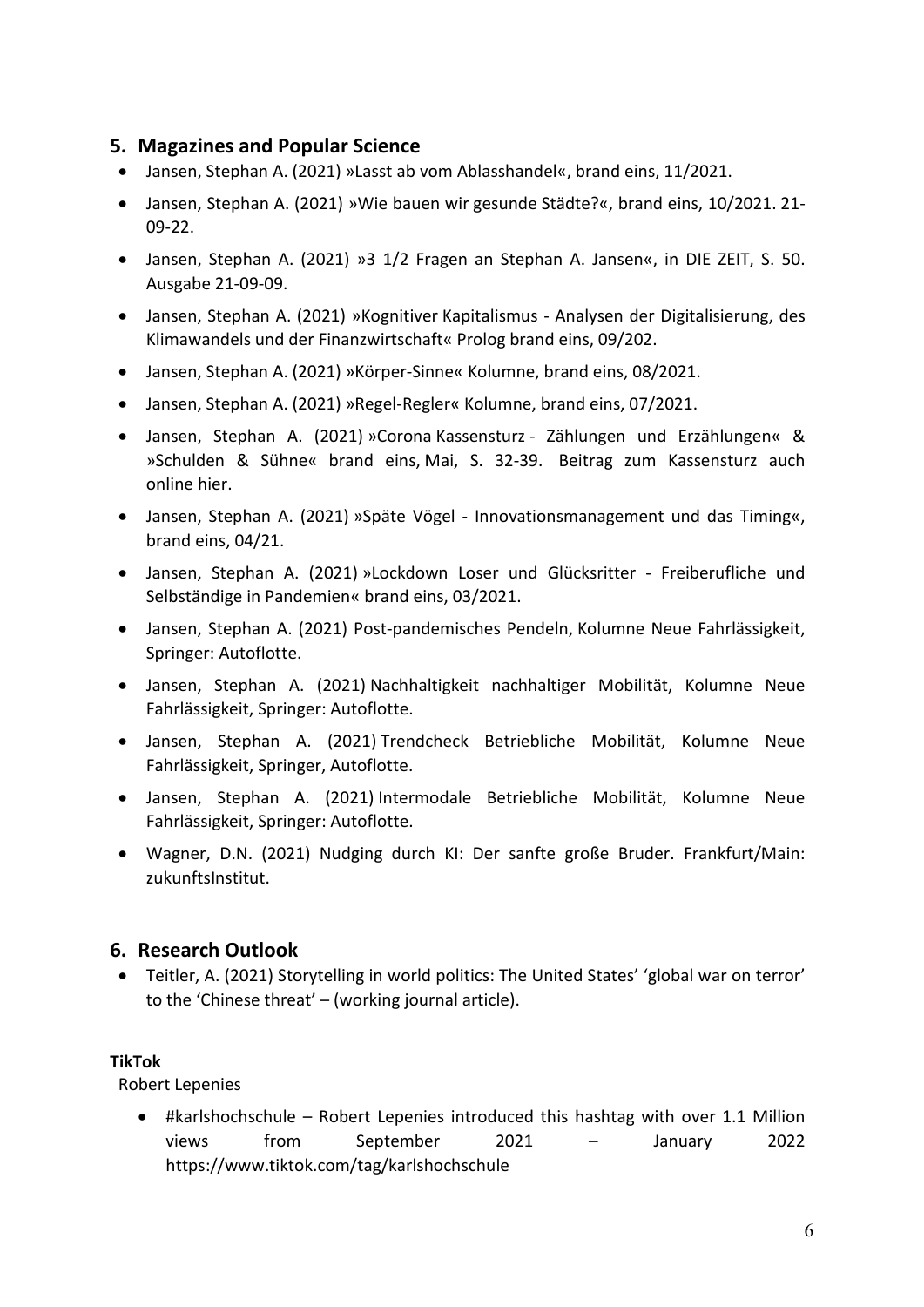### **Print**

- Jansen, Stephan A. (2021) Bäume gegen Klimawandel Shoppenundpflanzen Interview zur paradoxen Nachhaltigkeit, in: [TAZ](https://taz.de/Baeume-gegen-den-Klimawandel/!5738677/) , von Karl Grünberg. 12.01.2021.
- Lepenies, R im Interview mit Alena Buyx (2021) Sollbruchstellen kommender Krisen. Brauchen wir einen Umbau unserer Institutionen für den Ernstfall? In: Magazin der Kulturstiftung des Bundes, [https://www.kulturstiftung-des](https://www.kulturstiftung-des-bundes.de/de/magazin/magazin_37/sollbruchstellen_kommender_krisen_brauchen_wir_einen_umbau_unserer_institutionen_fuer_den_ernstfall.html)[bundes.de/de/magazin/magazin\\_37/sollbruchstellen\\_kommender\\_krisen\\_brauchen\\_](https://www.kulturstiftung-des-bundes.de/de/magazin/magazin_37/sollbruchstellen_kommender_krisen_brauchen_wir_einen_umbau_unserer_institutionen_fuer_den_ernstfall.html) wir einen umbau unserer institutionen fuer den ernstfall.html
- Burke, M. (2021) End of an era as Merkel walks away leaving German science in good shape. In Chemistry world. [https://www.chemistryworld.com/news/merkel-era-ends](https://www.chemistryworld.com/news/merkel-era-ends-leaving-german-science-with-a-bright-future/4014476.article)[leaving-german-science-with-a-bright-future/4014476.article](https://www.chemistryworld.com/news/merkel-era-ends-leaving-german-science-with-a-bright-future/4014476.article) (major quote from RL)
- Wagner, D.N. (2022) ACHIEVING CSR WITH ARTIFICIALLY INTELLIGENT NUDGING In: Altenburger, R., Schmidpeter, R. (Hrsg.): Responsible Artificial Intelligence. Wiesbaden: Springer Gabler.

# <span id="page-6-0"></span>**7. Medien**

# **Blog**

- Küpers, W. (2021) [Leadership & "Para-Doxa" in Times of Crisis"](https://blog.karlshochschule.de/2021/06/23/leadership-para-doxa-in-crisis/) KarlsBlog 23.06.2021 Karlshochschule – International University. <https://blog.karlshochschule.de/2021/06/23/leadership-para-doxa-in-crisis/>
- Küpers, W. (2021) Engaging with Arts-Based Knowledge in Transdisciplinary Research", Teaching material for Interfaculty Module: 16604000 "Engaging with Knowledge and Sciences, Leuphania University, Luneburg, Germany.
- Meisterhans, N. (2021). Multiple crises and great social transformations: Between social regression and concrete-utopian hope? KarlsBlog 12.02.2021, Karlshochschule International University, [https://blog.karlshochschule.de/2021/02/12/multiple-crises](https://blog.karlshochschule.de/2021/02/12/multiple-crises-and-great-social-transformations/)[and-great-social-transformations/](https://blog.karlshochschule.de/2021/02/12/multiple-crises-and-great-social-transformations/)
- Roinen, E (2021) Have you ever overstepped your authority? KarlsBlog am 12.07.2021.

## **TV**

• Jansen, Stephan A. (2021) Die nächste Erfassung der Verfassung Österreichs«, eine Arbeit für das Österreichische Parlament im Rahmen der Globart Academy gemeinsam mit Friedrich von Borries - und gelesen von Miriam Fusseneger & Philipp Hochmeir, [Fernsehmitschnitt](https://www.stephanjansen.org/app/s1bcd472986d5e9b7/%20https:/www.okto.tv/de/oktothek/episode/618518b71dd9a) 21-10-28.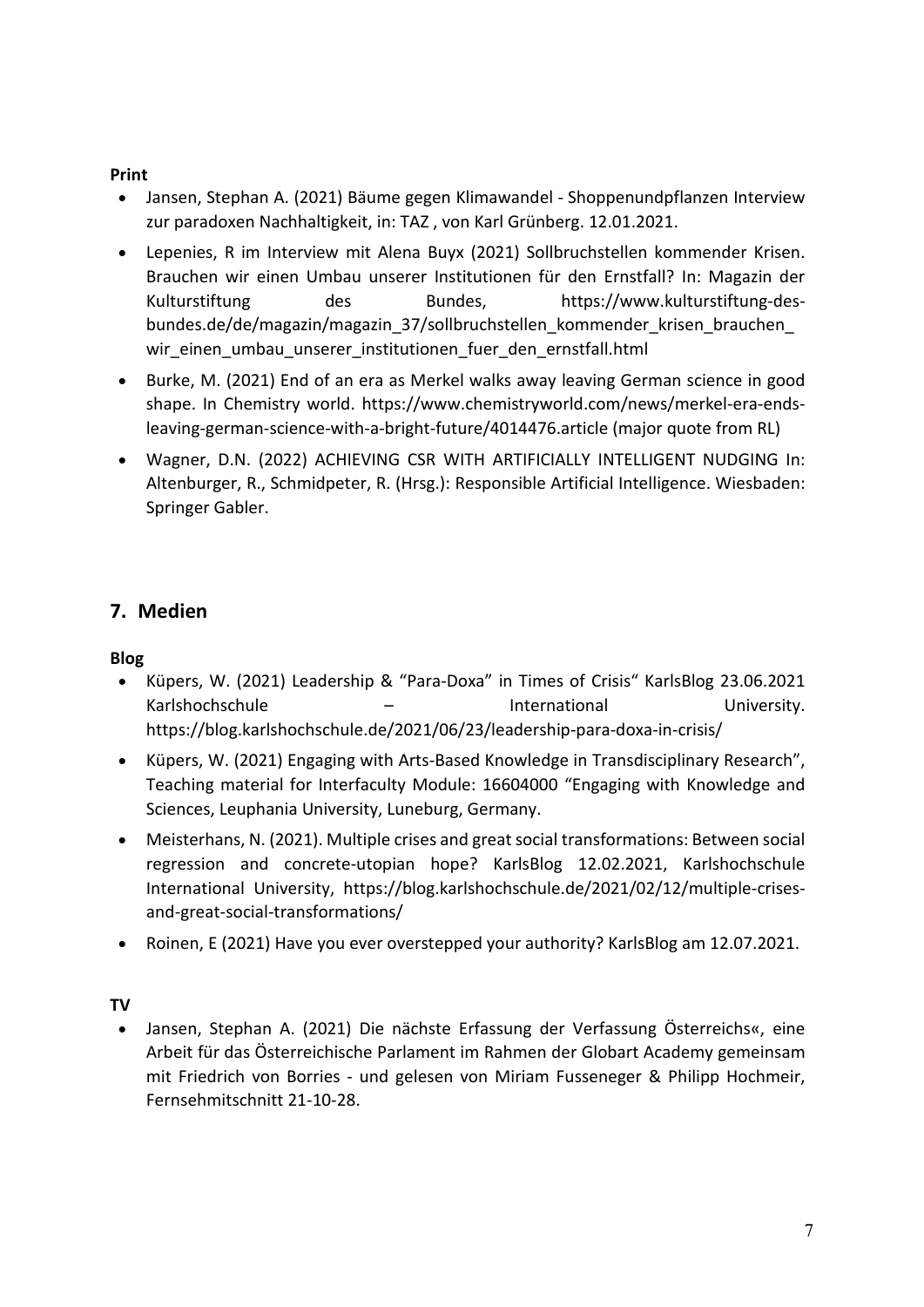#### **Radio**

- Jansen, Stephan A. (2021) »Gesunde Städte«, radioeins rbb, Gespräch mit Nancy Fischer. [Link](https://www.radioeins.de/programm/sendungen/mofr1013/_/wie-wir-in-berlin-leben-wollen.html)
- Radio Podcasts at Radio FRO (Freier Rundfunk Oberösterreich) in cooperation with Freies Radio Graz, Freies Radio Freistadt, Freies Radio Innsbruck:

Zerstörende Allianzen: Imperialismus, Neoliberalismus, Militarismus

Recorded April 15th, 2022 <https://www.fro.at/69250-2/> Link for the website <https://cba.fro.at/552688>

#### **Podcasts**

- Jansen, Stephan A. (2021) »Befreiung der Bildung und Kognitiver Kapitalismus«, Podcast »On the Way to New Work« (Trautmann), 11/2021.
- Jansen, Stephan A. (2021) »Corona Kassensturz« Podcast mit Christian Bollert auf Detektor.fm. [Link.](https://detektor.fm/wirtschaft/brand-eins-podcast-stephan-jansen-corona-kassensturz)
- Jansen, Stephan A. (2021) »Hohes C#6 Stadt, Land, Flüsse der Forschung zu Corona. Podcast [Geil Montag.](https://soundcloud.com/geilmontag/corona-spezial-6) 21-01-25
- Jansen, Stephan A. (2021) »Jahresrück- und -ausblick. 2020 und 2021. Finanzmärkte, Corona, Politik. Podcast [Geil Montag.](https://soundcloud.com/geilmontag/stephan-jansen-resume-2020)

#### **TikTok**

• #karlshochschule – Robert Lepenies introduced this hashtag with over 1.1 Million views from September 2021 – January 2022. https://www.tiktok.com/tag/karlshochschule

## <span id="page-7-0"></span>**8. Service for Scientific Community and Memberships**

#### **Robert Lepenies**

- Reviewer of academic journals: GAIA, Water, Critical Public Policy, MDPI Sustainability
- Reviewer for BBC/International Science Council "Unlocking Science" and Special Advisor to the International Science Council "The Public Value of Science" International Expert Panel (https://council.science/actionplan/3-2-the-public-value-of-science/)
- Member of the Science for Poverty Eradication Committee of the Interacademy Partnership
- Selection committee for the Sustainability Research & Innovation Congress 2021 Champions Programme and several Global Young Academy (Leopoldina) committees
- Selected as Member of the Global Young Academy (2016 2022)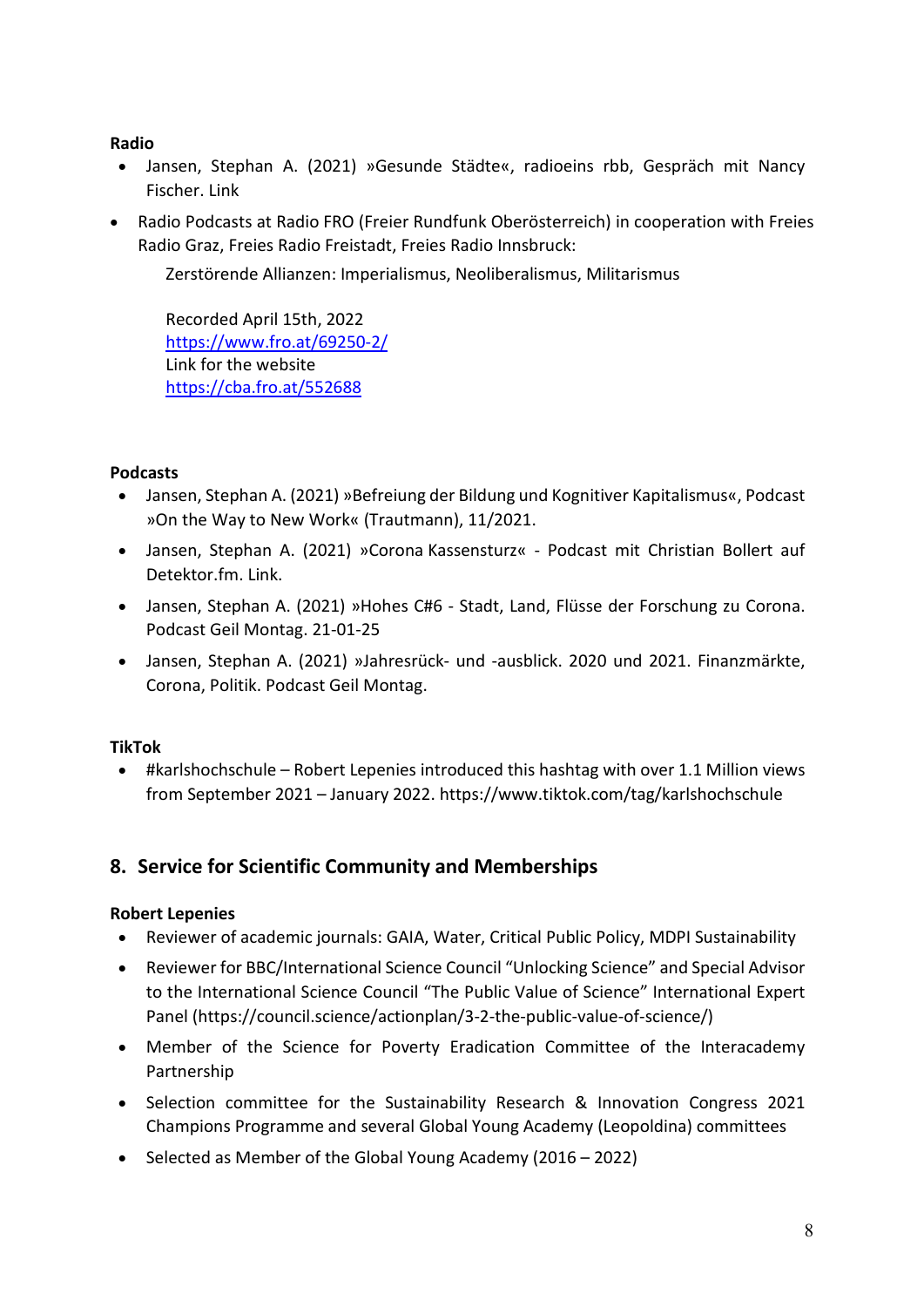- Membership in: Fulbright Alumni, Deutsche Vereinigung für Politische Wissenschaft, Deutsche Gesellschaft für Philosophie, Forum Wirtschaftsphilosophie, International Network for Economic Method, Institute for New Economic Thinking – Young Scholars Initiative, INGSA – International Network for Government Science Advice
- Advisor to EU Joint Research Center on SDG and sustainability policy
- Invited talks about (social) science communication at Helmholtz Association, European Academies' Science Advisory Council (EASAC) and the International Science Council
- Guest scientist at Helmholtz Center for Environmental Research (UFZ, Leipzig)

#### **Bernadette Loacker**

- Member of the editorial board of Journal of Business Ethics, section editor of Critical Studies and Business Ethics
- Member of the international editorial collective of ephemera: theory and politics in organization
- Co-organiser of the annual ephemera conference and annual ephemera workshop ('Activist organizing and organizing activism: A post-pandemic world in the making', Utrecht/May 2021; 'Organizing for apocalypse', Copenhagen/Dec 2021)
- Reviewer for the following international journals: Journal of Management, Spirituality and Religion; Marketing Theory; Culture and Organization; Organization; Organization Studies; Human Relations
- Membership in Professional Bodies: Standing Conference on Organizational Symbolism (SCOS); European Group for Organizational Studies (EGOS)

#### **Wendelin Küpers**

- Editor of ["The Practical Wisdom in Leadership and Organization Series](http://www.ashgate.com/default.aspx?page=1752&seriestitleID=622&calcTitle=1&forthcoming=1) ", Routledge
- Co-editor" [Integral Review"](http://integral-review.org/editors/editorialboard.asp)
- Associate Editor and Bureau Chief for Germany ["Integral Leadership"](http://integralleadershipreview.com/1447-bureau-chief-germany-3/)
- Member of Editorial Board ["Organizational Aesthetics"](http://digitalcommons.wpi.edu/oa/)
- Member of Editorial Board "Anthem Series" on 'Threshold and Transformation', New York, London, New Delhi
- Member of UNESCO chair, ICN-ARTEM, Nancy, Paris, Berlin
- Member of Scientific Board, Institut [für Integrale Studien \(IFIS\),](http://www.ifis-freiburg.de/de/home) Freiburg
- Evaluator for "European Science Foundation", Strasbourg
- Founding Member of ["Ethics and Responsibility in Organisations e.V."](http://ethik-verantwortung-arbeit.de/)
- Member of "Centre Européen de Recherche en Économic Financière et Gestion des Entreprises" (CEREFIGE), Université de Lorraine, Nancy, France
- Re-viewer of academic journals: Academy of Management Learning & Education, Business Ethics: A European Review, Consumption Markets & Culture, Culture and